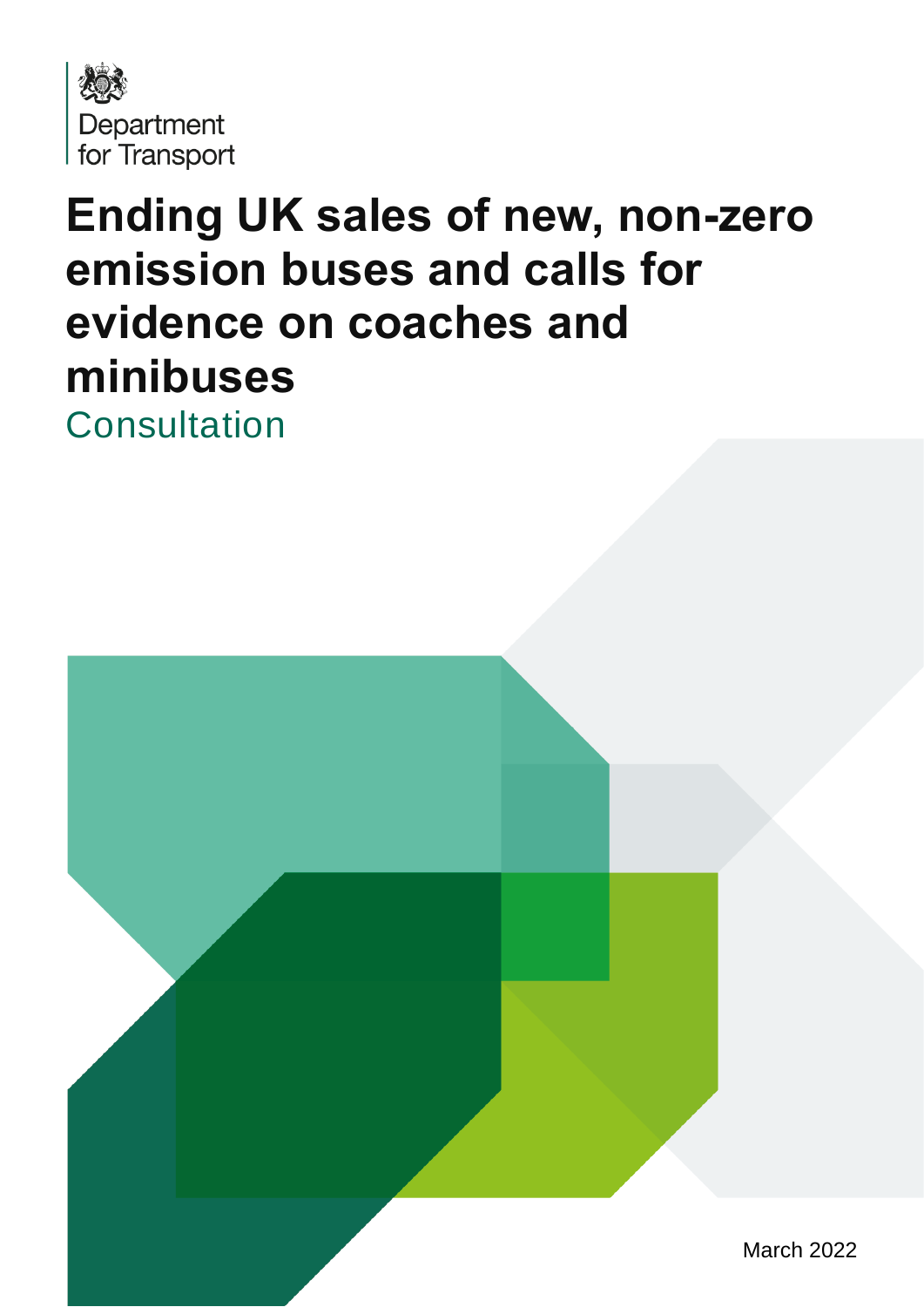Department for Transport Great Minster House 33 Horseferry Road London SW1P 4DR



© Crown copyright 2022

This publication is licensed under the terms of the Open Government Licence v3.0 except where otherwise stated. To view this licence, visit <https://www.nationalarchives.gov.uk/doc/open-government-licence/version/3/> or contact, The National Archives at [www.nationalarchives.gov.uk/contact-us.](http://www.nationalarchives.gov.uk/contact-us)

Where we have identified any third-party copyright information you will need to obtain permission from the copyright holders concerned.

This publication is also available on our website at [www.gov.uk/government/organisations/department-for-transport](http://www.gov.uk/government/organisations/department-for-transport)

Any enquiries regarding this publication should be sent to us at [www.gov.uk/government/organisations/department-for-transport](http://www.gov.uk/government/organisations/department-for-transport)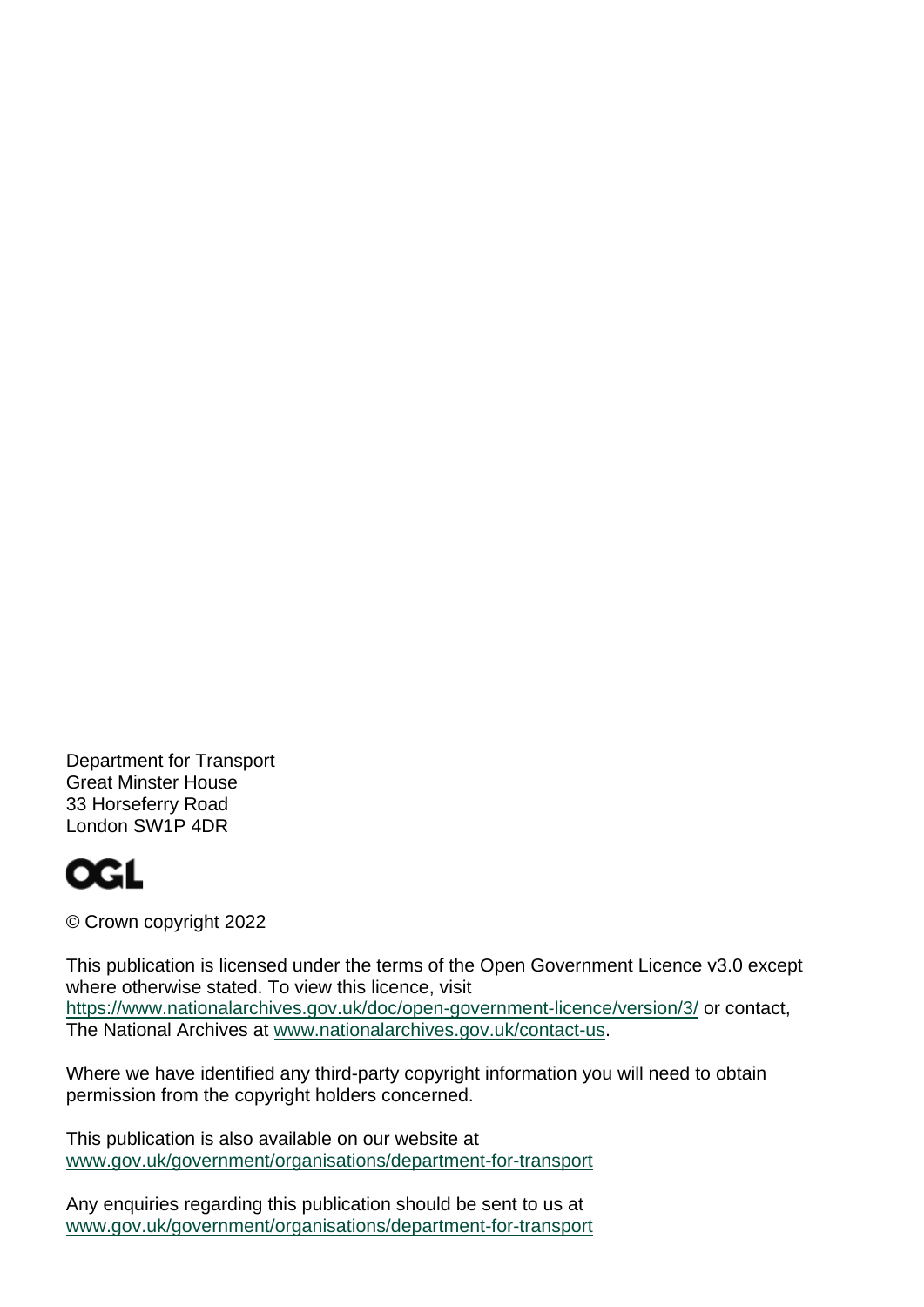## **Contents**

| Foreword                         | $\overline{4}$ |
|----------------------------------|----------------|
| Introduction                     | 6              |
| How to respond                   | 19             |
| Freedom of Information           | 20             |
| What will happen next            | 21             |
| Annex A: Impact assessment       | 22             |
| Annex B: Consultation principles | 23             |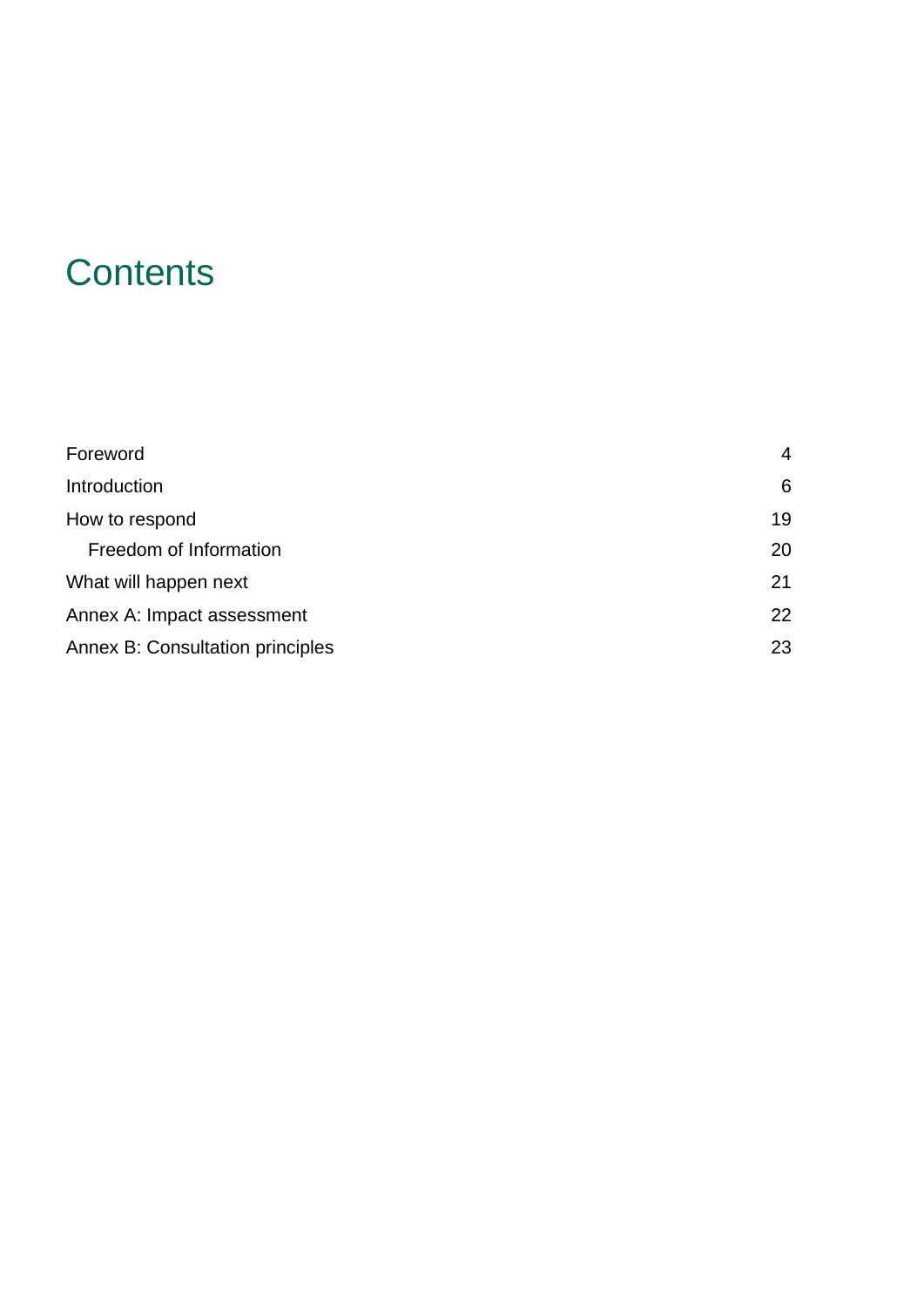## <span id="page-3-0"></span>Foreword

The UK demonstrated its global leadership on climate change as President and host of the 26th Conference of the Parties (COP) to the United Nations Framework Convention on Climate Change (UNFCCC) in Glasgow, last year. This unique opportunity to work with global stakeholders and leaders built real momentum towards a net zero future.

We have made significant progress in decarbonising the economy, but we need to go much further to achieve net zero. This must be a collective effort. Only by delivering our commitments will we bring about the benefits for the nation as a whole.

Buses are one way to achieve that goal. The Prime Minister set out his bold and transformative ten-point plan for a Green Industrial Revolution, for the country to build back better, support green jobs, and accelerate our path to net zero. Buses were a key feature of that announcement and due to the integral role they play in the public transport network will be one of the pillars of the decarbonisation effort.

That is why, as part of the National Bus Strategy, we committed to set a legal end date for the sale of new diesel buses; the scale of the challenge before us means that we have expanded this to cover all non-zero emission powertrains. The Government remains technology neutral, but we are not outcome neutral – to achieve legally binding carbon and air quality targets, and reduce our contribution to climate change, the bus sector must transition to zero emission vehicles.

The Transport Decarbonisation Plan set out the ambitious actions needed to decarbonise the entire transport system. This affirmed the crucial role that buses have to play in transport, achieving net zero and driving the green transformation. But it also recognised the challenges beyond buses, including driving the decarbonisation of coaches and other passenger transport modes.

To support these ambitions, we are also therefore launching calls for evidence on ending the sale of new non-zero emission coaches and minibuses. These will allow us to gather evidence on the challenges to moving to a zero-emission fleet, what an appropriate end of sales date might be, and the extent to which government intervention is necessary to accelerate the transition.

This Government is committed to harness and channel the ingenuity of industry, central, devolved and local government, and others to deliver the system wide transformation we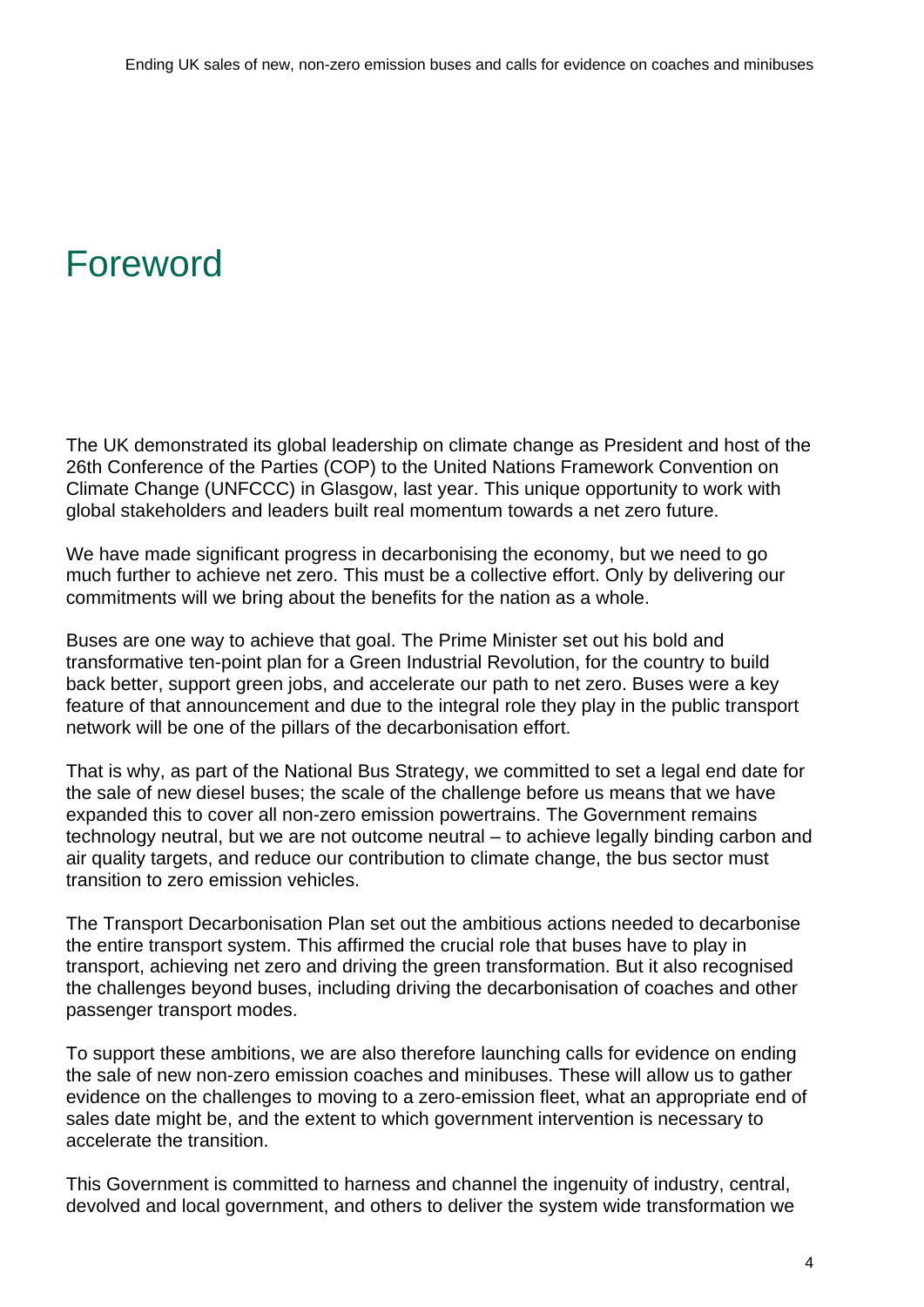need to see. The move to zero emission buses will deliver fundamentally better transport, for everyone, every day. This consultation is an essential step in achieving that vision.

#### **Baroness Vere of Norbiton**

#### **Minister for Roads, Buses and Places**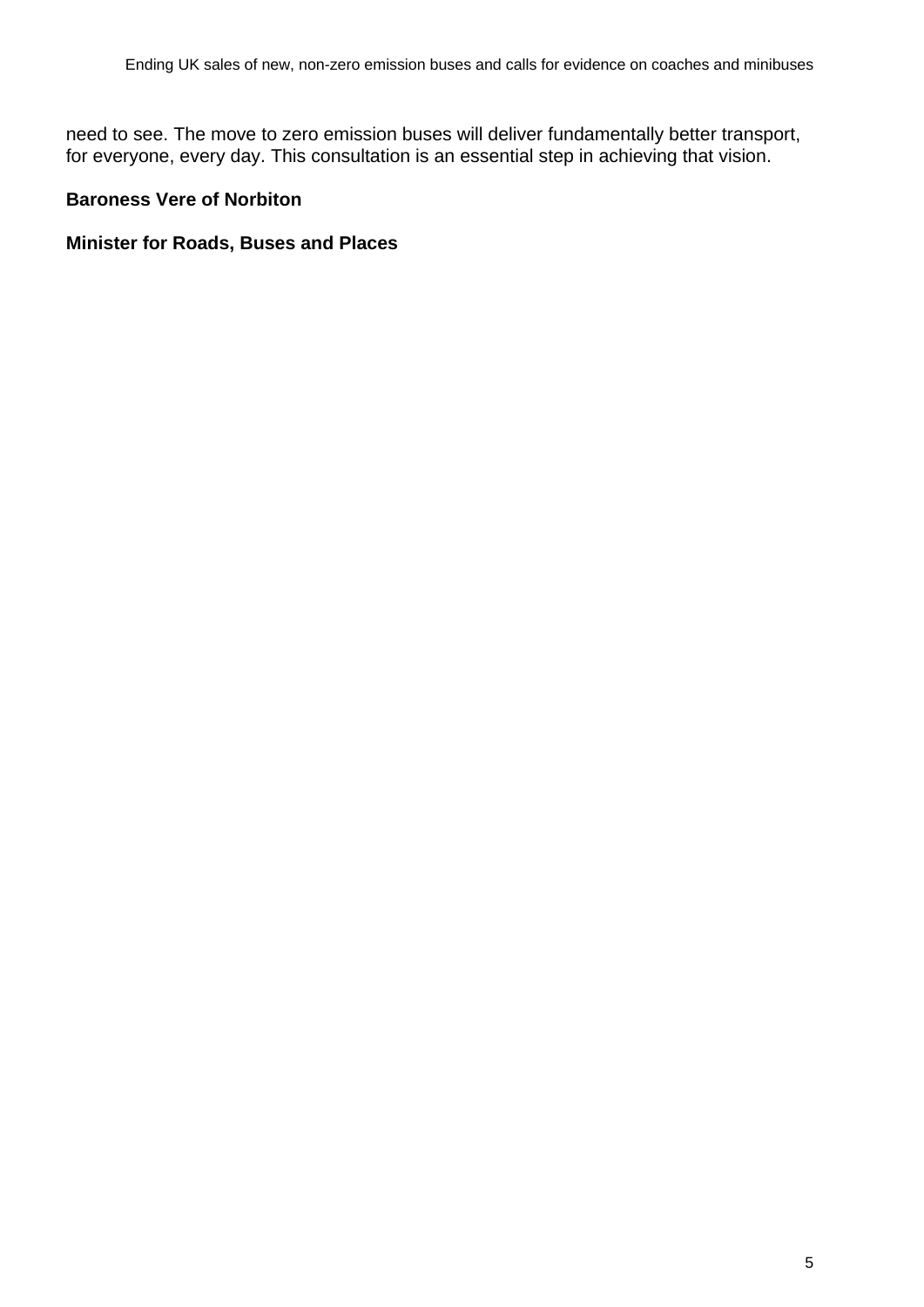## <span id="page-5-0"></span>Introduction

### **Addressing the net zero challenge**

The Government is committed to going further and faster to tackle climate change, and to limit the increase in global temperature. In June 2019, the UK became the first major economy to legislate to end its contribution to climate change by 2050, committing to net zero greenhouse gas emissions (GHG).

Transport is the largest contributor to UK domestic GHG emissions, responsible for 27% in 2019. We must deliver a step change in the breadth and scale of our ambition on transport emissions to reach net zero.

In October 2021, the UK Government published a Net Zero Strategy covering all sectors of the economy. It set out the Government's vision for transitioning to a net zero economy, making the most of new green growth and employment opportunities right across the UK.

The Government's 10-point plan, published in late 2020, set out key actions for a green industrial revolution to build back better following COVID-19. As the world goes green, we will seek to put the UK at the forefront of global markets for clean technology. The 10-point plan contained commitments on accelerating the shift to zero-emission vehicles. It noted that "over the next year we will work with industry to devise further sectoral plans and meet our carbon budgets and target of net zero by 2050."

## **Tackling emissions from transport**

The UK's transport network connects people and places, boosting economic growth and opportunity. However, it contributed over a quarter of the UK's GHG emissions in 2019 (the UK's buses and coaches contribute around 3% of these emissions). Net zero requires all sectors of the UK economy, including transport, to play their part and deliver substantial emissions reductions to meet our economy wide net zero commitment.

While other sectors have reduced their emissions significantly, since 1990, transport emissions had only fallen by 5%, by 2019. We know we need to go much further, and much faster to decarbonise this sector, and this forms the basis for the Transport Decarbonisation Plan (TDP) which was published in July last year. The TDP sets out a holistic, bold and ambitious pathway for transport to deliver its contribution to net zero and commits to consulting on phasing out the sale of all new non-zero emission road vehicles by 2040.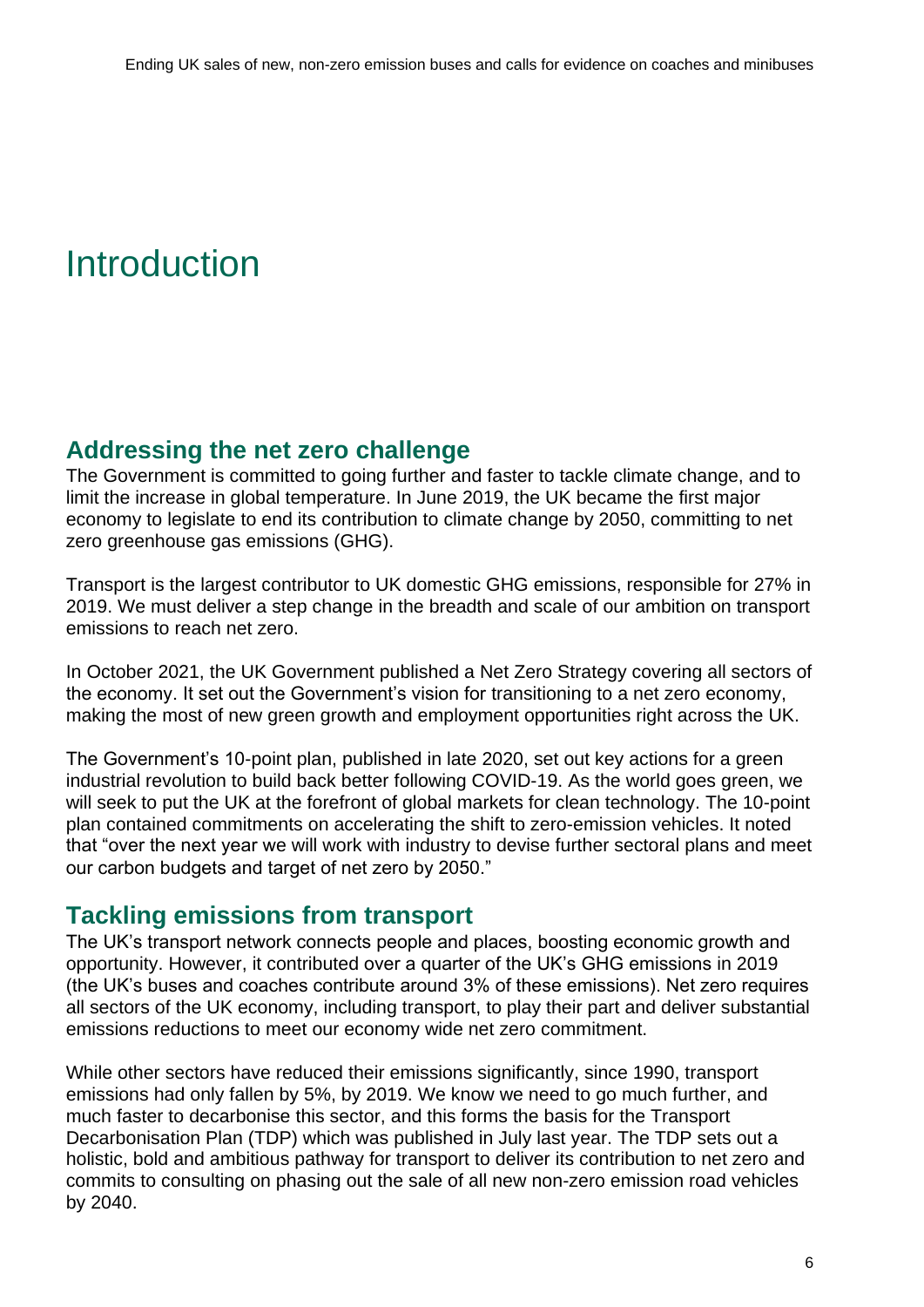### **Tackling emissions from buses**

In March 2021, the Government published its national bus strategy (NBS),'Bus Back Better' for England, which set out a vision for the future of buses across the country. One of the key elements of this strategy is decarbonising local bus fleets. To facilitate the transition to a fully zero emission bus (ZEB) fleet the NBS contains a commitment to achieve:

"an all zero-emission bus fleet in the future and [we] will set a legal end date for the sale of new diesel buses and set an expectation for when the entire bus fleet will be zero emission. We will consult on potential dates this year."

An initial consultation was held in spring 2021 (see below) and this consultation contributes further to delivering this commitment across the UK.

This consultation is being published following the Government's Green Paper on the New Road Vehicle CO2 Emissions Regulatory Framework. This sought views on a potential legal framework to enact the end of sales dates for non-zero emission cars and vans but also considered how this framework might be used for ending the sale of other vehicles, including new buses and coaches.

- Buses and coaches account for 3% of UK domestic transport emissions.
- While bus miles have reduced by 20% between 1990 and 2018, bus emissions reduced by 40% during that same period.
- There are around 38,200 buses in Britain: 2% are zero-emission, with over 800 on the road.

Some bus operators have already begun to invest in new, green electric and hydrogen buses, supported in the main by government initiatives such as the Green Bus Fund and the Low and Ultra-Low Emission bus schemes in England and the Scottish Ultra-Low Emission Bus scheme. Many local transport authorities have also begun to move to, or plan for, zero-emission fleets, for example in England through the current Zero Emission Bus Regional Areas (ZEBRA) scheme and the Government's All Electric Bus City scheme - where Coventry is becoming the UK's first all-electric bus city. However, there is much more to do. Only 2% of Britain's local bus fleet is zero-emission today – so it is vital that we go further and faster.

Bus operators, manufacturers and local transport authorities share our ambitions to achieve a zero-emission bus fleet. Several have already committed to purchase only ultralow or zero-emission buses from 2025.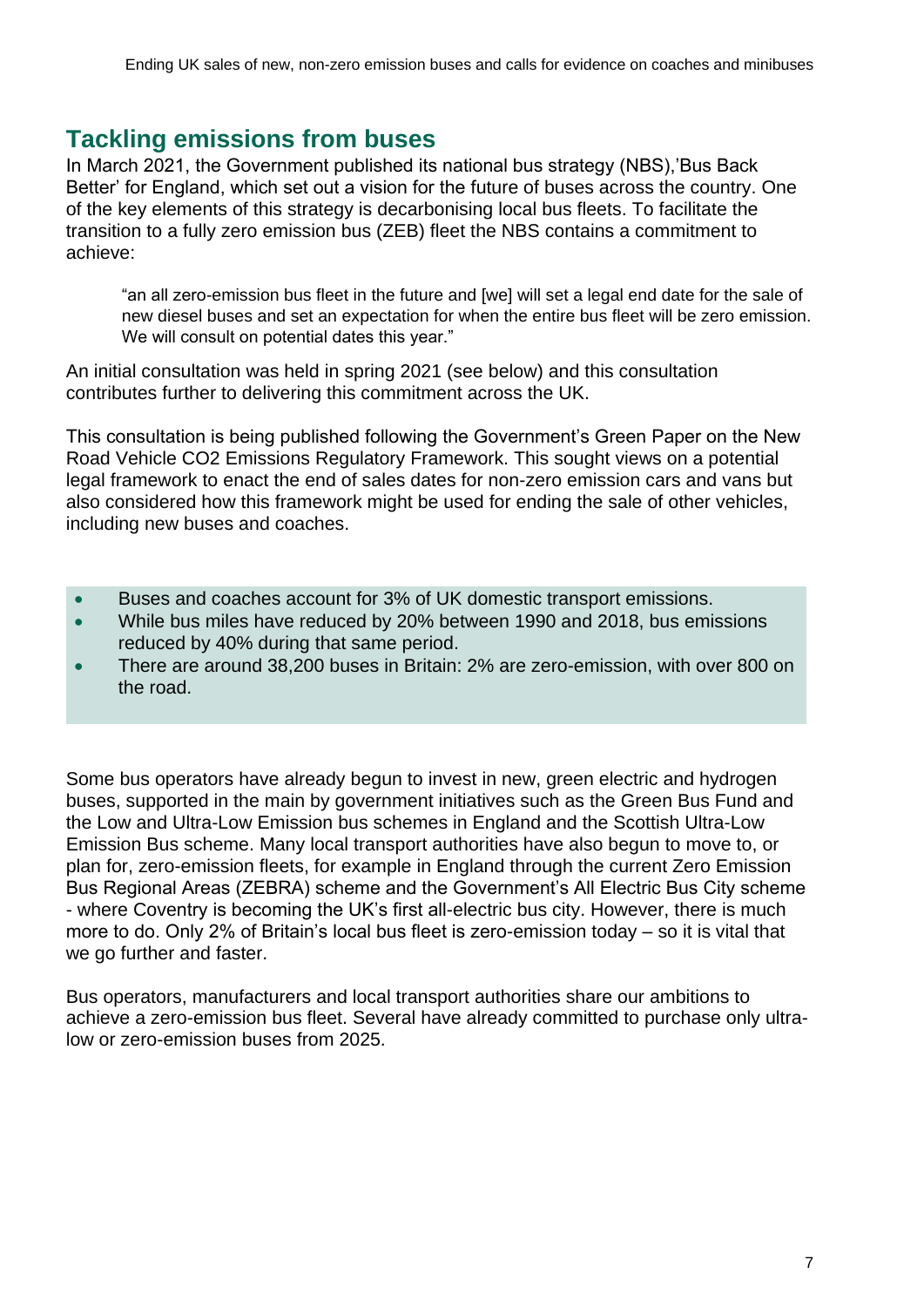

The Government recognises the nascent nature of the ZEBs market, and has, therefore, committed to a number of actions to support the transition to ZEBs in the NBS, including for example in England, through the ZEBRA scheme, and reforming the Bus Services Operators Grant (BSOG) – an increase to 22p/km from April 2022 for ZEBs was announced in July 2021. Such actions will support the reduction in cost of vehicles and their running costs.

## **Delivering the commitment to end the sale of new, non-zero emission buses**

During March and April 2021, the Government carried out an initial, informal consultation on ending the sale of new diesel buses. This consultation sought views on:

- the definition of what should be phased out
- when the sale of diesel buses should end
- what the impact of ending the sale of new diesel buses might be
- what the necessary conditions for a successful transition to a full green bus fleet are
- what the barriers to achieving the proposals are
- the impact these ambitions might have on different sectors of industry and society
- what measures are required by government and others to support any phase-out.

Broadly the responses were supportive of ending new diesel bus sales and the responses received have been used to formulate the proposals in this consultation and the supporting Impact Assessment (Annex A).

This consultation document sets out an overview of the responses received with regard to the above questions and sets out the Government's proposals on how it intends to progress the end of sales proposals. The consultation also launches a call for evidence on coaches and minibuses.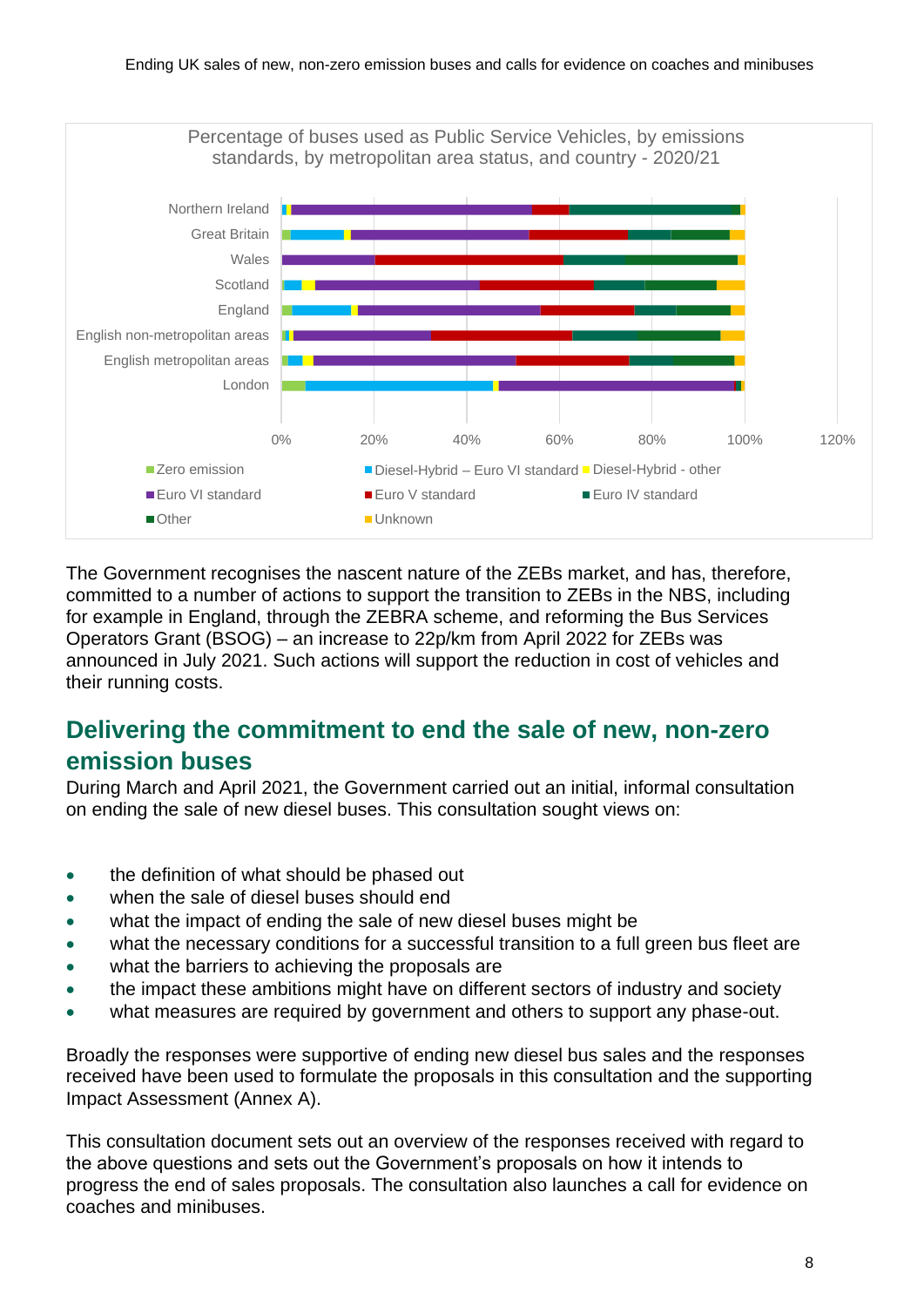#### **Views from the initial consultation and Government response** What should be phased out?

While respondents were broadly supportive of ending the sales of all buses powered by an internal combustion engine, views differed on the inclusion of hybrid vehicles, where some felt that there should be a separate end of sales date. Views also differed on whether vehicles should be phased out in urban areas first rather than across the whole country as rural services might be affected.

Responses also sought clarity on the types of vehicles to be included in the proposed end of sales and questioned whether the scope would include vehicles such as coaches or minibuses. These issues are addressed below.

#### When the sale of new diesel buses should end?

Many responses highlighted that setting an end of sale date would provide the certainty required to accelerate the transition of the UK's bus network to ZEBs. It would act as a catalyst for the decarbonisation of fleets.

The impacts of COVID-19 on the industry and operators was a prominent theme in responses, particularly the impact on the financial position of operators and their ability to invest in new zero-emission bus technology. The importance of government support featured heavily in responses.

Overall, the dates with the broadest support for ending sale of new diesel buses were from 2025 to 2030.

#### Impact on ending the sale of new diesel buses

Responses were mixed depending on which sector they represented. Generally, all respondents recognised and supported the positive effects that ending the sale of new diesel buses would have on the environment and air quality. Others felt that ending sale of new hybrids would also contribute significantly to these.

Another common theme was that certainty on the end of sales date would stimulate innovation and investment in alternative approaches and encourage local authorities and bus operators to plan together to achieve the outcome.

However, impacts on the investment required given the current cost differentials between zero-emission models (including charging infrastructure costs) and diesel vehicles was noted. Potential unintended outcomes if the end of sales date was set too early were also noted, including extending the life span of existing diesel vehicles, particularly in lower demand areas, and the potential for fares increases to off-set the required investment.

#### Conditions for a successful transition to a full green bus fleet

The top three conditions raised were the need for clear and consistent national policy, long term assurance over revenue to support the transition, and the need for more high-speed electrical connections to provide charging infrastructure, particularly in more remote areas of the country. Other conditions attracting comment were government funding to support purchase/infrastructure in the early phase and technological advancement to reduce costs and improve range/battery capacity.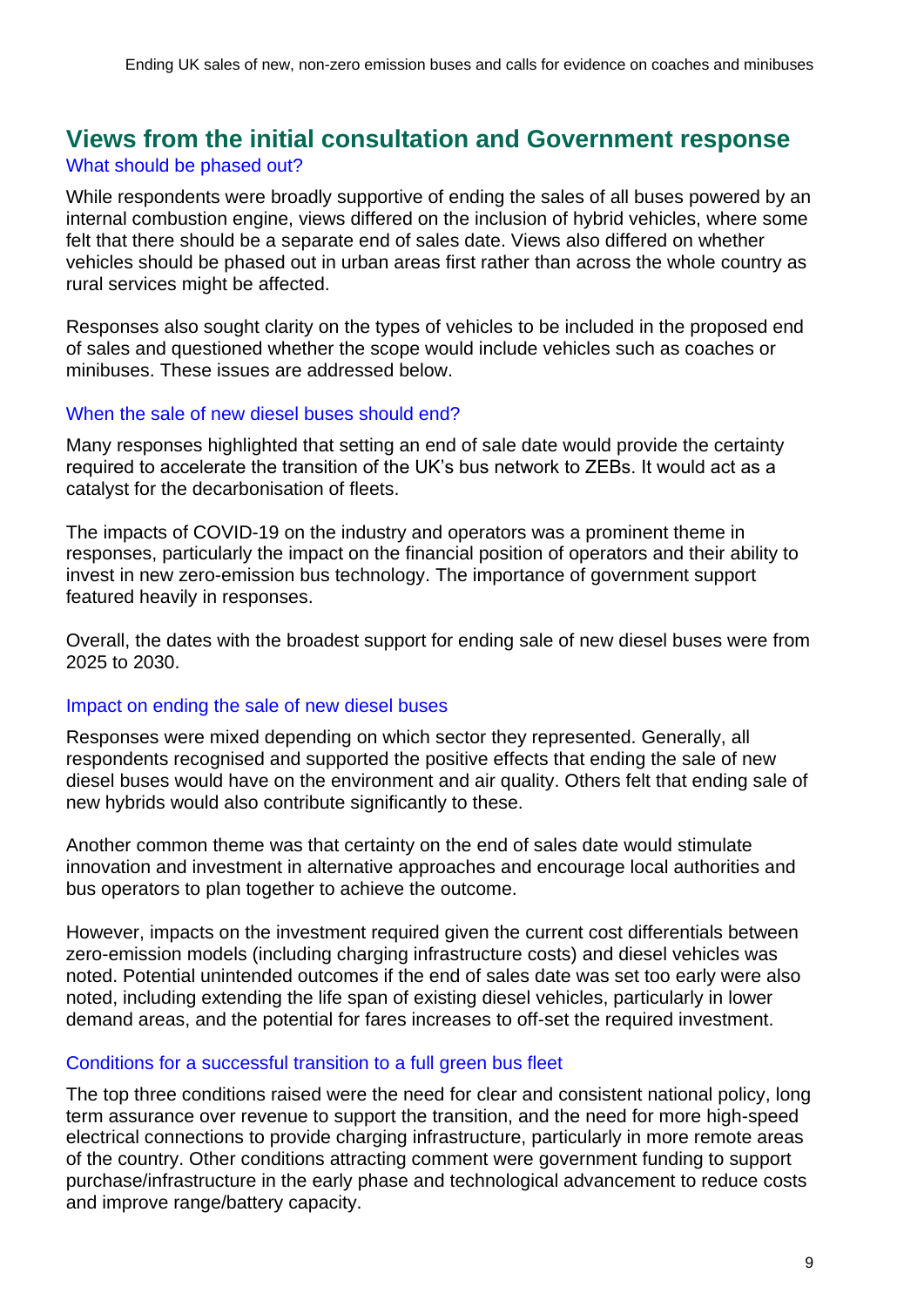Many operators saw a favourable BSOG regime for ZEBs as a means to dramatically change the whole life cost comparison between zero-emission and the latest diesel technology, accelerating the move to ZEBs. As noted above a new 22p/km BSOG rate for ZEBs from April 2022 was announced for England in July 2021.

There was a view that local authorities had a large role to play in using their powers to accelerate the transition – with Traffic Regulation Conditions identified as a good local lever.

#### Barriers to achieving the proposals

The upfront cost of vehicles and the need for comprehensive charging infrastructure, be that electricity or hydrogen facilities, were the key barriers raised. A few respondents also identified constraints caused by vehicle weight allowances for ZEBs where batteries added to vehicle weight.

#### Impact these ambitions might have on different sectors of industry and society

The issues raised ranged from changes in fuel supply with opportunities for kickstarting the hydrogen economy, to opportunities in private finance models to support the bus sector. One common issue was the impact on rural and remote parts of the country given potential battery range and infrastructure issues.

#### Measures required by government and others to support any phase-out

All bus manufacturers and operators felt that government support would be most valuable, reiterating the point about the cost differential between ZEBs and internal combustion engine (ICE) models. They also noted the additional financial burden of installing dedicated charging/refuelling infrastructure, particularly expensive grid connections. Investment in a nationwide network of hydrogen refuelling stations to develop the growth of the fuel cell powered buses' market was also raised.

The planned reform of BSOG to benefit ZEBs featured highly in comments on actions to support the end of sales. Other respondents advocated the introduction of incentives that would act as penalties on ICE vehicles. Some manufacturers argued that there should be a national scrappage scheme to provide additional incentives to encourage those driving older more polluting buses to purchase ZEBs.

Others also made the point that the commitments in the NBS, specifically enhanced partnerships and franchising, would give local areas greater power to influence local operators to shift to ZEBs.

### **The Government's proposals to end the sale of new, non-zero emission buses**

The responses from this initial consultation, and ongoing dialogue with operators, manufacturers and others, has enabled the refinement of proposals for progressing the end of sales of new non-zero emission buses and helped to develop a draft Impact Assessment to support them.

**The Government is, therefore, now seeking views on setting a specific date between 2025-2032 for ending the sale of new non-zero emission (at the tailpipe) buses.**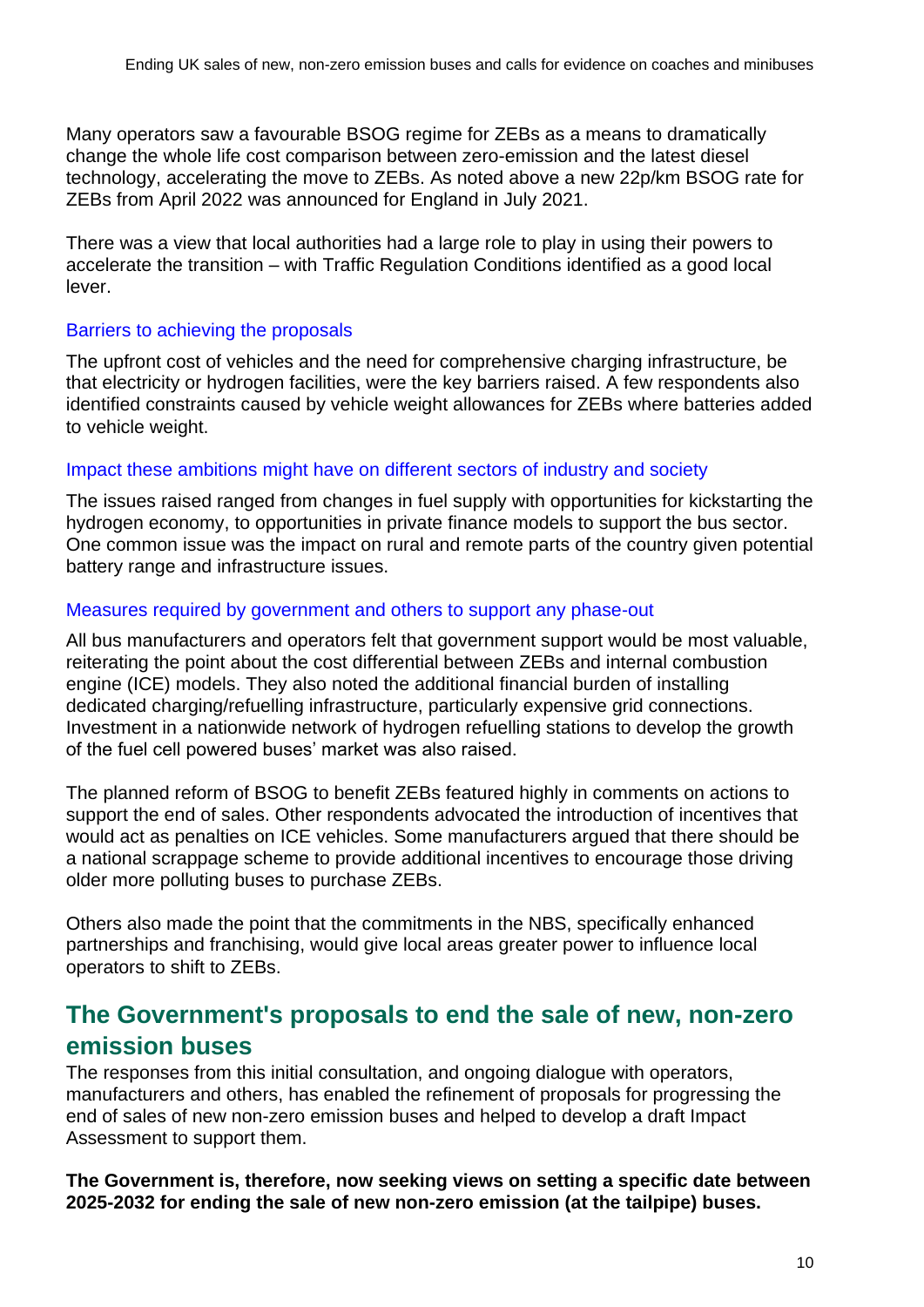This would mean that, from 2032 at the very latest, the sale of all new buses, powered either in part, or totally, by an internal combustion engine would cease to be allowed. Any new buses sold from that date would need to be fully zero-emission at the tail pipe. The end of sales would apply across the UK and apply regardless of where a bus operates.

This consultation is therefore on a prospective date for the ending of sales between 2025 and 2032 and, subject to the views expressed, an end date will then be set by Ministers. This will signal a clear direction for bus manufacturers, local transport authorities and bus operators to factor into future plans. The Government's view is that the end of sale date, and other actions set out in the NBS, for example ongoing government funding and the proposed reform of BSOG in England, will stimulate innovation, investment, and demand and incentivise the market for ZEBs.

Importantly, and a strong theme in the initial consultation, the ending of sales of new nonzero emission buses (including hybrid models) would deliver significant environmental and air quality benefits contributing to the UK meeting its net-zero GHG emissions target by 2050.

The final agreed end of sales date for new non-zero emission buses could be enabled by regulation laid out in proposals for a future UK CO2 Regulatory regime for road transport vehicles. A [green paper](https://www.gov.uk/government/consultations/co2-emissions-regulatory-framework-for-all-newly-sold-road-vehicles-in-the-uk) on this was published alongside the TDP on 14 July 2021 and a UK ZEV mandate for cars and vans was announced as part of the Net Zero Strategy on 19 October.

#### **1 We are interested in views on such an approach being applied to buses.**

#### What vehicles would be included in the end of new non-zero emission bus sales?

As noted above, responses to the initial consultation sought clarity on the types of vehicles to be included in the proposed end of new sales e.g. respondents queried whether the scope would include vehicles such as coaches or minibuses In developing proposals, we have taken into account the current state of technology and how to define the intended vehicles to be included.

The NBS stated the intent to 'set an expectation for when the entire bus fleet will be zero emission'. We need to achieve this as soon as possible. Given the average life span of an existing diesel bus, on public service routes, is around 15 years, setting a date between 2025 - 2032 means some non-zero emissions buses could potentially continue to operate into the mid-2040s. The proposals in this consultation aim to enable a market for ZEBs to make them the default economic choice for operators to transition sooner.

In defining the type of bus/vehicle subject to the end of sales date, and therefore any proposed future enforcement regime, the most simple and clear way would be to link to existing type approval regulation. **It is therefore proposed that the end of new sales date would apply to Class I and II, M2 and M3 buses, i.e. those with a capacity exceeding 22 passengers, in addition to the driver.**

This has the key advantage of being set out in existing guidance and is already familiar to the bus industry. A type approval approach is also consistent with the approach proposed for ending the sale of new petrol and diesel cars, vans and HGVs.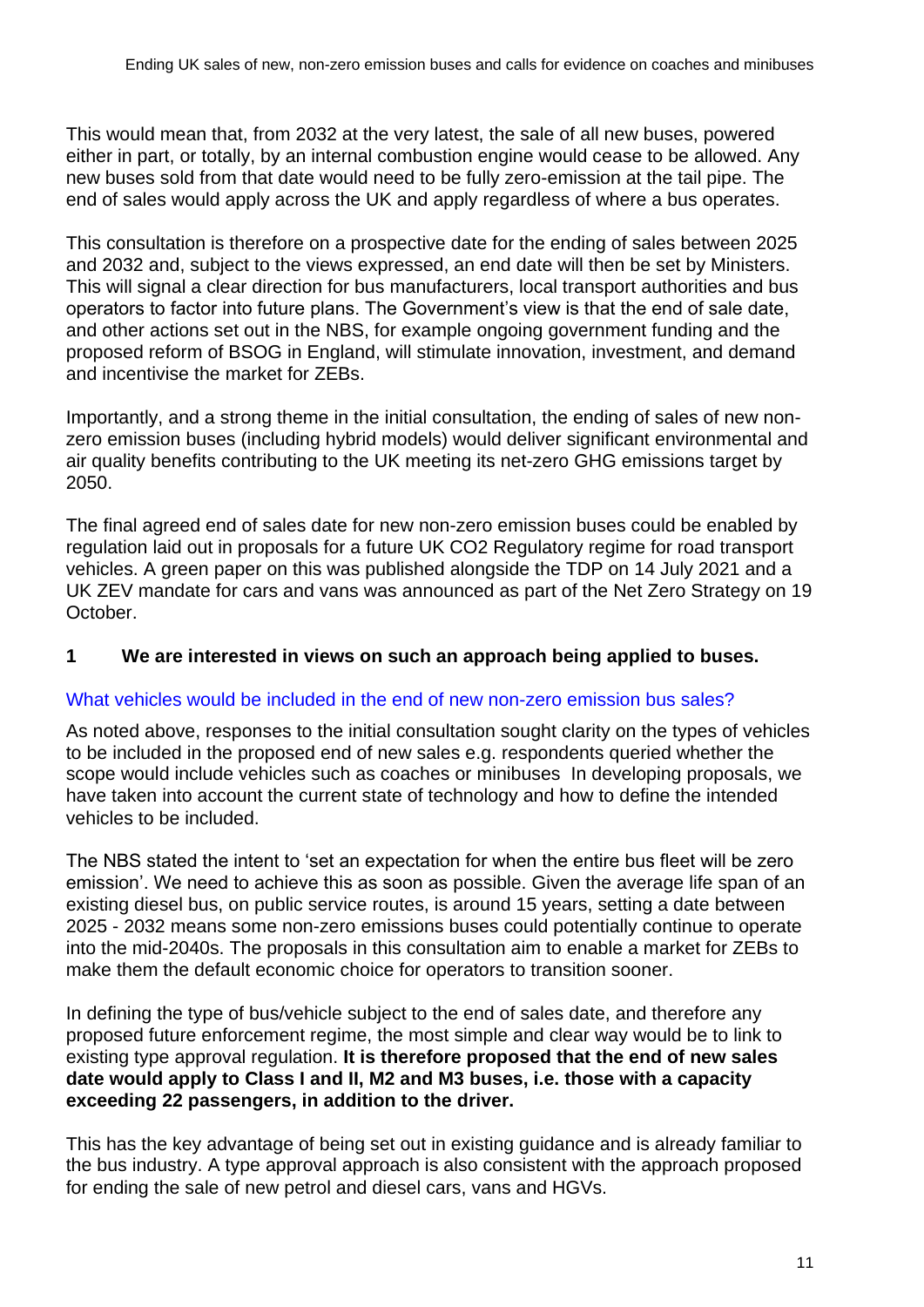We recognise that buses are used in many different ways and operating environments. An alternative approach for consideration could be to look at an approach based on where and how buses are used, for example, only those buses providing local bus services. However, our view is that this would be less clear and more difficult to define. For these reasons the Government's proposed approach is therefore to define a bus subject to the end of new sales date being based on type approval categories.

With regard to coaches, we recognise the nascent state of the zero-emission market and that a longer time period may be required to end the sale of diesel coaches. We are therefore launching a call for evidence for coaches.

While the zero emission minibuses' market is more mature than coaches, we also recognise that minibuses are used and operate in many different ways e.g. with strong support to community sectors, and we are trialling innovative, demand led minibus services through the Rural Mobility Fund. We therefore also want to better understand more about the minibus market before setting a phase out date for non-zero emission models. We are therefore launching a call for evidence for minibuses.

**2 We welcome views on the Government's proposal, outlined above, to end the sale of new non zero-emission buses on a specific date between 2025-2032.**

**3 While the range 2025-2032 is outlined above we also welcome views on your preferred specific end date with reasons why you feel it is appropriate.**

**4 We also welcome views on the proposal to use an approach based on type approval categories.**

### **Charging and refuelling infrastructure**

The availability and installation of charging and refuelling infrastructure is a key factor for consideration in setting the end of sales date and this was a strong theme that came through in responses to the initial consultation. Though this current consultation focuses on vehicles, we recognise the importance of the challenges in delivering appropriate charging or refuelling infrastructure for ZEBs. This section therefore responds to issues from the initial consultation and summarises activities, across government and the private sector, which seek to address some of these challenges.

Charging and refuelling infrastructure for buses presents a different challenge to that for light duty vehicles. For example, buses are typically depot-based, returning after each shift, and typically need to refuel once a day. This is in part due to the operational complexity public refuelling might entail, for example potential health and safety challenges of refuelling high volumes of buses at public locations.

While, especially in the long term, the majority of refuelling may well continue to take place in-depot, charging/refuelling strategies to address these challenges will vary depending on the bus technology used, the locality and route, the number of buses operating from a particular depot and the available existing or any new energy supply that might be required.

There can be significant cost barriers to installing large numbers of chargepoints for fleets/depots and connecting to the electricity network. Furthermore, costs will vary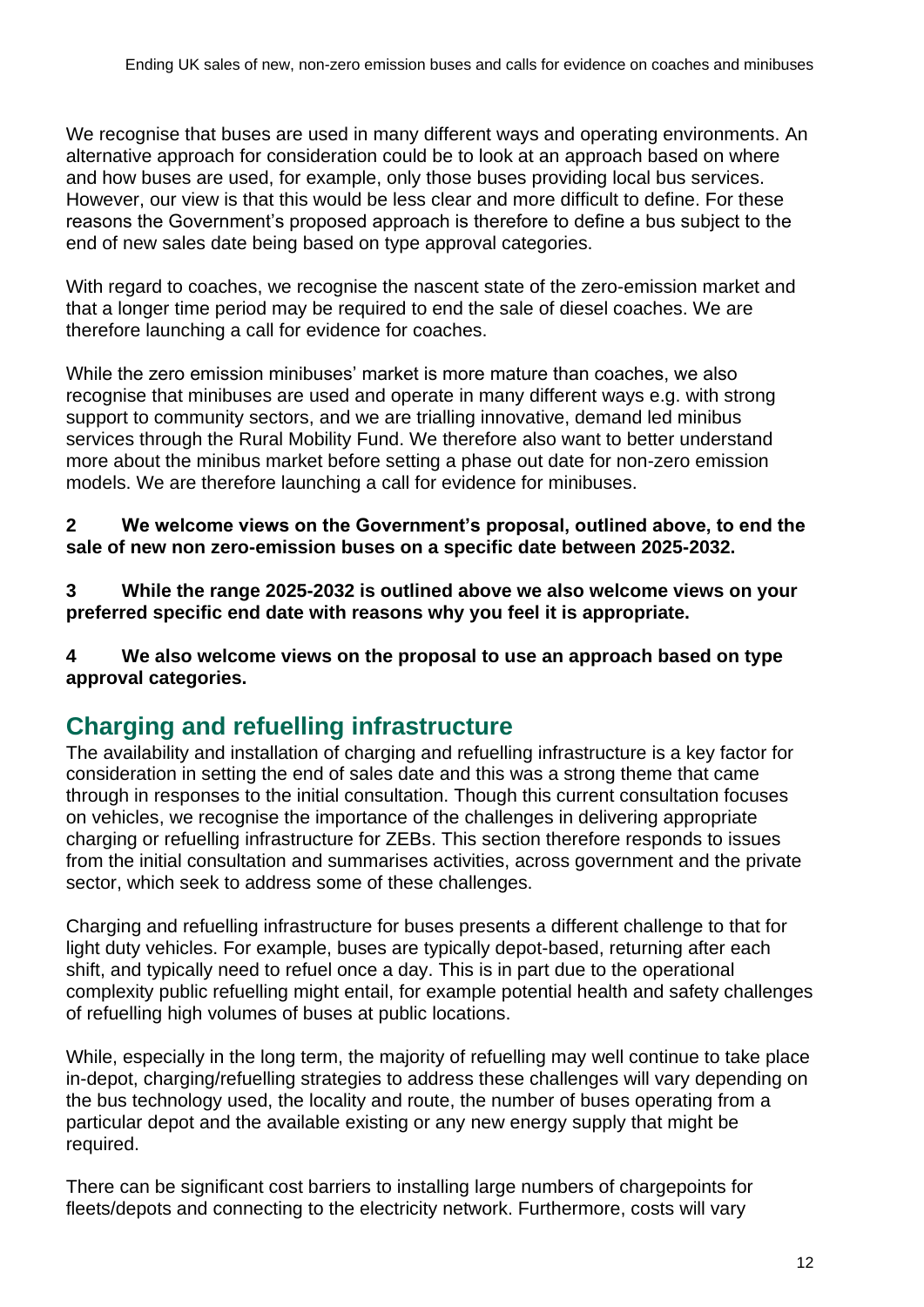depending on the capacity on the network available in the location in question, e.g. constraints can be present in locations that might otherwise be optimal for light duty fleets. While some depots can consider relocating to reduce costs, others may have limited flexibility to do so.

Government is committed to supporting the transition to ZEBs. To date funding has been used to address infrastructure challenges through for example the current ZEBRA scheme in England which is providing funding towards new ZEBs and related infrastructure in local areas. We will also work closely with Coventry City Council to learn from its experience of establishing the UK's first all-electric bus city. We will seek to establish and share good practice models from all of this work, for example best practice guidance on working with Distribution Network Operators (DNOs) and supporting depots/sites with energy storage options.

There is also existing good practice guidance on Connecting Fleets produced by Energy UK, the trade association for the energy industry, which can be found [here.](https://www.energy-uk.org.uk/publication.html?task=file.download&id=7646) While this is aimed at cars and van fleets, and based on the process in Greater London, it contains generic information on the process for engaging with a DNO and potential actions to reduce electricity demand with the aim of maximising existing energy supplies and minimising/potentially avoiding costs of new connections.

The Department for Transport continues to work with the Department for Business, Energy and Industrial Strategy and Ofgem on the latter's Access and Forward-Looking Charges Review. Under the review, Ofgem is currently considering how the costs of new and upgraded connections are recovered from connecting customers and electricity bill payers more generally through socialising some of these costs. It published proposals which were consulted on between June and October 2021.

The energy white paper, published in December 2020, builds on the Prime Minister's Tenpoint plan for a green industrial revolution. The white paper addresses the transformation of our energy system, promoting high-skilled jobs and clean, resilient economic growth as we deliver net zero emissions by 2050. The white paper includes measures to support the transition to zero-emission vehicles, for example through investment in innovative technology development and development of sustainable supply chains.

The development of energy storage and smart charging technologies can also mitigate the need for expensive grid connections, both in rural and urban areas. The ZEBRA scheme encourages bids to consider innovative energy solutions, ensuring that areas with poor connectivity are still able to benefit without the need for prohibitively expensive grid reinforcement.

With vehicle-to-grid (V2G) technology, battery electric buses have the potential to perform as energy aggregators, acting as virtual power plants and helping to balance the local distribution network. This can potentially present significant benefits for operators and across the entire energy system, particularly as it continues to decarbonise and the need for flexibility becomes ever more important.

It is worth noting that in January 2018, the then Office for Low Emission Vehicles (OLEV) and the Department for Business, Energy and Industrial Strategy awarded almost £30 million, through an Innovate UK vehicle-to-grid programme, where battery electric buses provided flexibility services, serving electricity to the grid at times of high energy demand.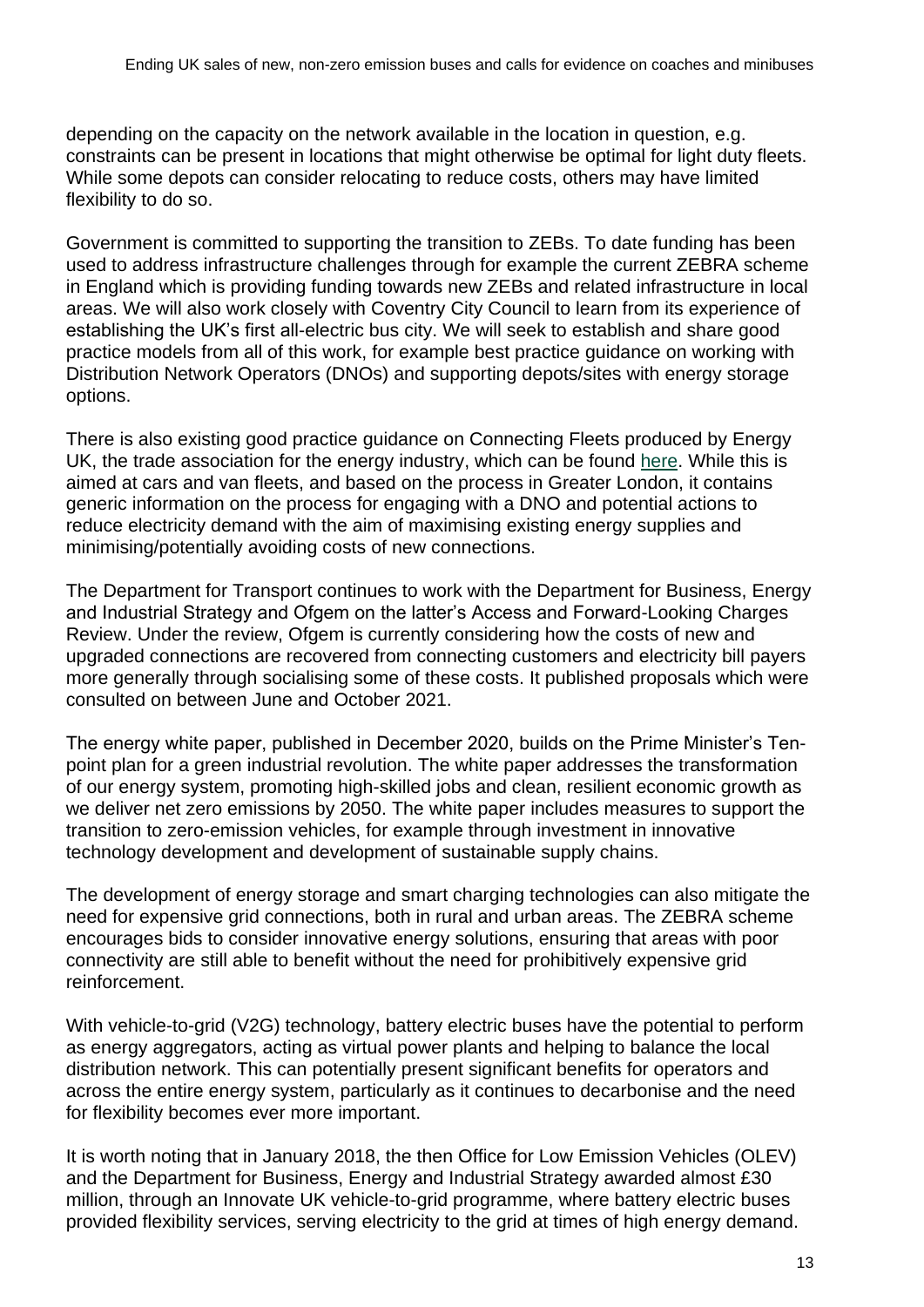The project was a UK first of a kind – a large scale, multi-megawatt, demonstration of V2G technology in bus depots.

Low carbon hydrogen will be vital for meeting our legally binding commitment to achieving net zero by 2050, with potential to help decarbonise vital UK industry sectors and provide flexible deployment across heat, power and transport. Hydrogen is expected to play a key role in transport decarbonisation and is likely to be most effective in the areas 'that batteries cannot currently reach', where energy density requirements or duty cycles and refuelling times make it the most suitable low carbon energy source.

Bus depots with hydrogen refuelling infrastructure can also deliver co-benefits in helping to provide a source of fuel to decarbonise other modes of heavy transport such as coaches, HGVs and special purpose vehicles. Third party EV charging could also take place at/near bus depots for other vehicles, while buses are out in service, providing such co-benefits which could generate additional revenue and significantly improve the business case for infrastructure.

The Energy Network Association (ENA), who represent UK gas and electricity transmission and distribution operators, is seeking to introduce a GB wide 'heat map' of capacity on the network, allowing DNOs and their customers greater visibility of locations where connections may be cheaper and more convenient. The Zemo Partnership is also looking at a project to identify the locations of bus depots and to overlap this with information on the network.

**5 We welcome further views on the challenges arising from charging and refuelling infrastructure in ending the sale of new non zero-emission buses and what more might be needed to address these challenges?**

### **Ending the sale of new, non-zero emission coaches - call for evidence**

The Transport Decarbonisation Plan commits to consulting on phasing out the sale of all new non zero-emission road vehicles by 2040. As outlined above, the proposals in this consultation document currently exclude coaches. We recognise that the coach industry faces different challenges to decarbonisation to those of the bus industry, not least in the current availability of zero-emission models and infrastructure. We want to understand these challenges as well as the opportunities arising from decarbonising the coaches.

While it is recognised that for longer distance travel coaches offer a greener alternative to private cars, there are only a handful of electric coaches currently in operation in the UK from around 27,500 coaches in service. Indications are that an ultra-low or zero-emission coach currently costs around 75% more than the latest Euro VI diesel coach with additional costs related to the required charging infrastructure.

In March 2021 the Confederation of Passenger Transport (CPT) published ['Backing](https://www.cpt-uk.org/news/backing-britain-s-coaches-a-coach-strategy-for-britain/)  Britain's Coaches - [A Coach Strategy for Britain'.](https://www.cpt-uk.org/news/backing-britain-s-coaches-a-coach-strategy-for-britain/) This welcomed the Government's commitment to work with all sectors of industry to accelerate the roll out of zero-emission vehicles. On zero-emission coaches the strategy specifically set out an ambition for an ultra-low or zero-emission coach fleet across Britain by 2040 and called for government support to ensure the continued development of adequate technology and the increased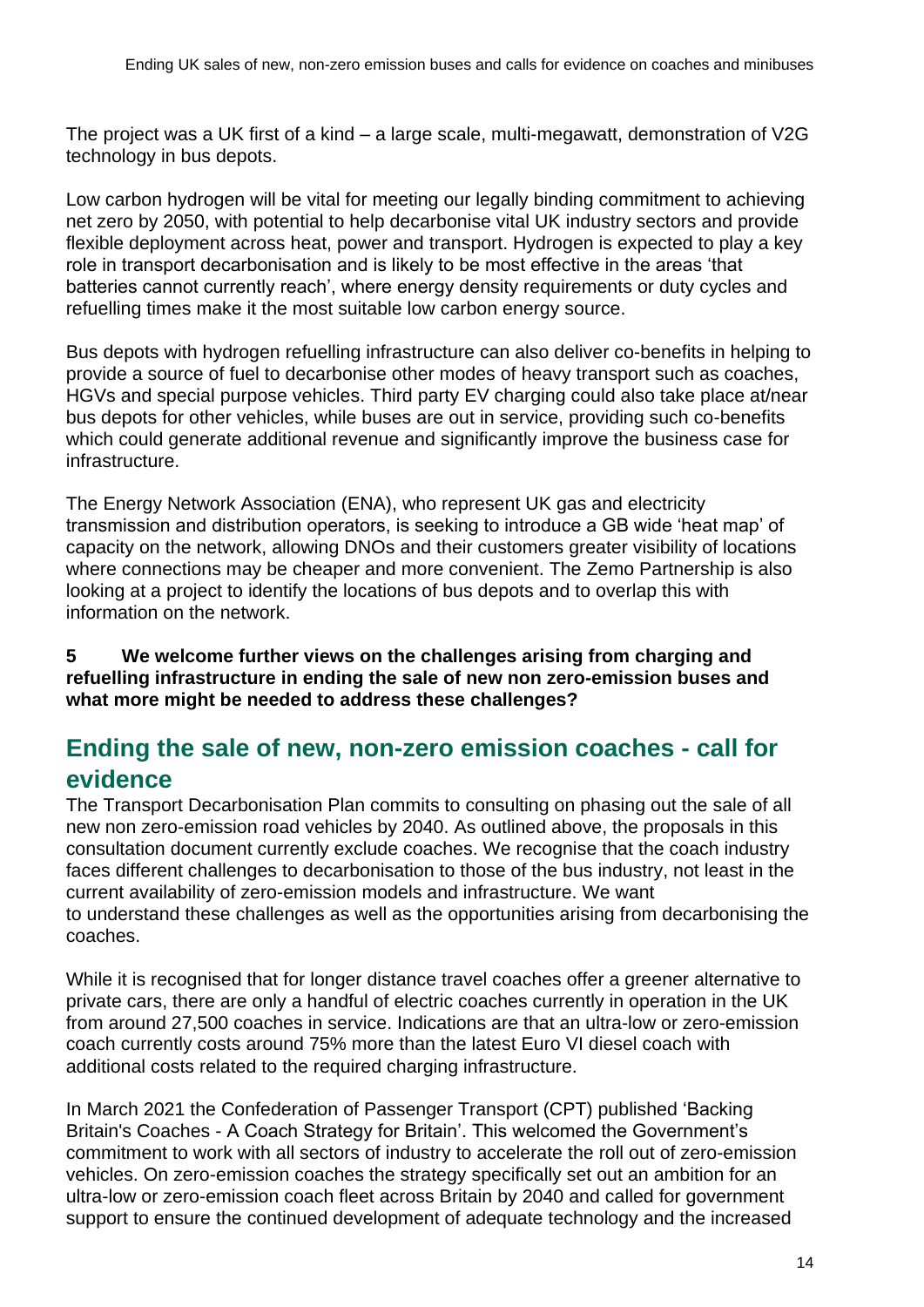purchase cost and associated infrastructure. To support this, we note the establishment of a Coach Decarbonisation Taskforce by CPT to consider the transition to zero emission vehicles.

#### **6 Against this background we want to use this opportunity to obtain evidence and views to understand:**

- **the challenges to transitioning to a zero-emission coach fleet;**
- **what might be a realistic date to end the sale of new non zero-emission coaches;**
- **what would need to be true/in place to make the phase out of non zeroemission coaches happen; and**
- **what might Government do to accelerate the transition.**

## **Ending the sale of new, non-zero emission minibuses - call for evidence**

The Transport Decarbonisation Plan commits to consulting on phasing out the sale of all new non zero-emission road vehicles by 2040. As outlined above, the proposals in this consultation document currently exclude minibuses. We recognise the nascent position of the zero-emission minibus market and the particular uses that these vehicles tend to play, for example there is a growing demand for smaller passenger vehicles particularly around demand response and rural services.

Our best estimate is that there are around 85,000 minibuses in the UK fleet with an average age of the vehicles of around 8 or 9 years, with the largest sector of the fleet being for educational establishments. These vehicles tend to have different refuelling/recharging needs, generally operating outside a central depot arrangement.

In the main, minibuses also utilise diesel, with a limited number of available zero-emission options currently. They therefore face challenges with regard to upfront purchase costs and infrastructure challenges. We want to understand these challenges, as well as the opportunities arising from decarbonising minibuses.

#### **7 Against this background we want to use this opportunity to obtain evidence and views to understand:**

- **the challenges to transitioning to a zero-emission minibus fleet;**
- **what might be a realistic date to end the sale of new non zero-emission minibuses;**
- **what would need to be true/in place to make the phase out of non zeroemission minibuses happen; and**
- **what might Government do to accelerate the transition.**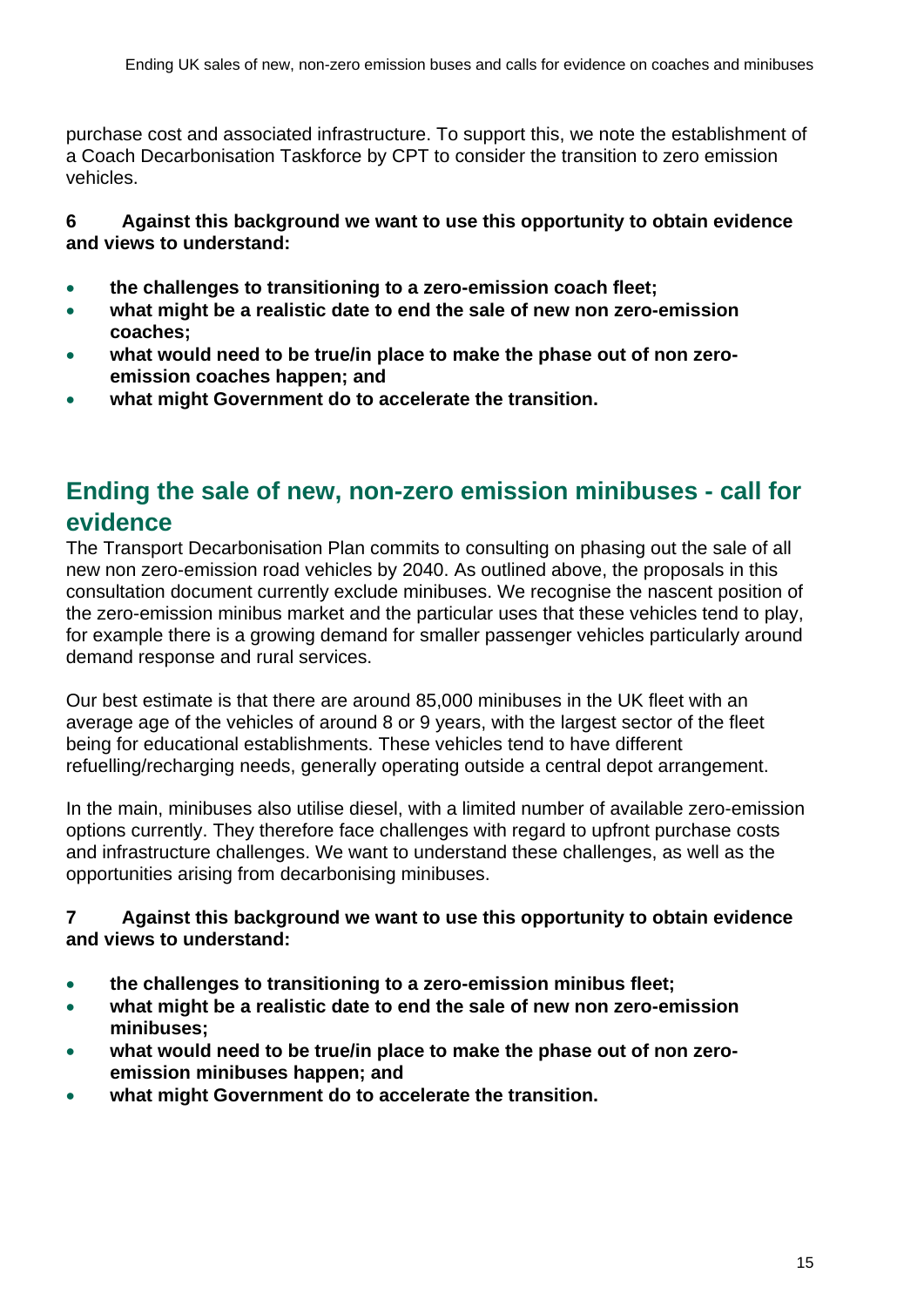### **The costs and benefits of ending the sale of new, non-zero emission buses - Consultation Impact Assessment**

A consultation Impact Assessment (IA) has been prepared and published alongside this consultation, as a separate document.

This IA sets out key developments and considerations which need to be taken into account in assessing when the sale of new non zero-emission buses should end, it indicates that this would have a net positive impact on society.

It is not yet possible for all these considerations to be explored in developing the quantitative analysis, hence the inclusion of qualitative analysis within the IA. The aim is for this consultation to obtain more data from respondents to inform this analysis further for a final assessment to be developed.

The IA also considers the direct, and indirect, impacts of the policy on rural areas, small and micro businesses, international trade, market competition, innovation, and, in accordance with the Equality Act 2010, protected groups.

The IA analyses the policy to include phase out dates out to 2035, however, the latter three years are presented for respondents' information, and are not considered tangible policy options.

**Further questions for the consultation** (please feel free to comment on some or all of these questions):

**8 Do you consider the estimated impacts presented in the IA to be reasonable? If not, please specify the changes you would make, noting which assumptions and uncertainties you believe to be incorrect.**

- **9 How do you expect the upfront cost of:**
- **a. Battery electric buses**
- **b. Hydrogen fuel-cell buses**
- **c. Battery replacements**
- **d. Fuel-cell replacements**
- **e. Electric powertrains**

**to change over the period 2025 to 2032. Please provide, or cite, any evidence you may have, or which informed your understanding.**

**10 In the absence of any policy/regulation, what would you expect the uptake of zero emission buses to be over the period 2025 to 2032.**

**11 Do you believe that changes proposed through Ofgem's Access and Forwardlooking Charges Significant Code Review: Consultation will contribute to reducing the cost of obtaining sufficiently large electrical connections at bus depots?**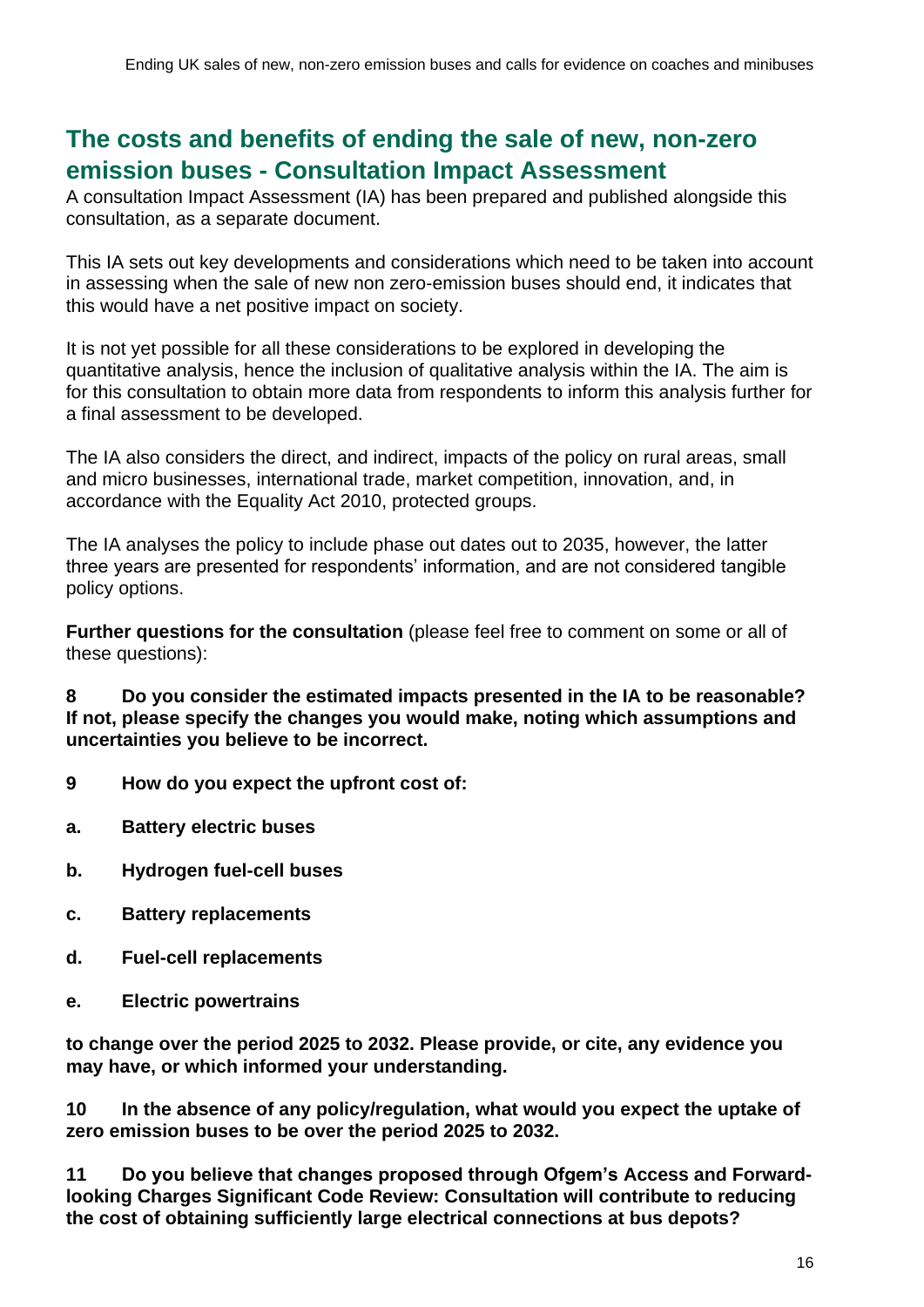**12 Do you have any evidence to indicate that additional zero emission buses might be needed on routes, given current and expected technological developments, and if so to what extent?**

**13 Do you have views/evidence on any potential impact that investment in zero emission buses over the period 2025-2032 might have on patronage and fares?**

**14 Providing any evidence, how would you expect zero emission and conventional powertrain purchases to vary in the years prior to the implementation of the end of sales date?**

**15 How might you expect the end of sales to effect bus sector and related exports?**

**16 Providing evidence, if possible, what do you understand the operating lifespan of the following types of vehicles to be?**

- **a. Diesel buses**
- **b. Battery electric buses**
- **c. Hydrogen fuel cell buses**

**17 Please explain your understanding, providing evidence where appropriate, of the costs and barriers relating to the provision of infrastructure for zero emission buses (both hydrogen and battery electric).**

**18 What impact might the proposed policy have on different population demographics and social groups, particularly those with defined protected characteristics under the Equality Act 2010?**

**19 Please outline your understanding, providing evidence if possible, of the future apportioning of the bus fleet between hydrogen fuel cell and battery electric buses.**

**20 Do you believe that ending the sale of new, non-zero emission buses might cause operators to stretch the operational life of existing non-zero emission buses? If yes, please outline the extent to which you believe this might occur.**

**21 In relation to powertrains, how do you expect purchasing decisions to vary in the period preceding any end of sales?** 

**22 Please outline your understanding of the need, and costs relating to mid-life component replacements for battery electric and hydrogen fuel cell buses.**

**23 Based on the Impact Assessment, what payback time, in years, would be economical for battery electric technology to be utilised in a given bus fleet?**

**24 Based on the Impact Assessment, what payback time, in years, would be economical for hydrogen fuel cell electric technology to be utilised in a given bus fleet?**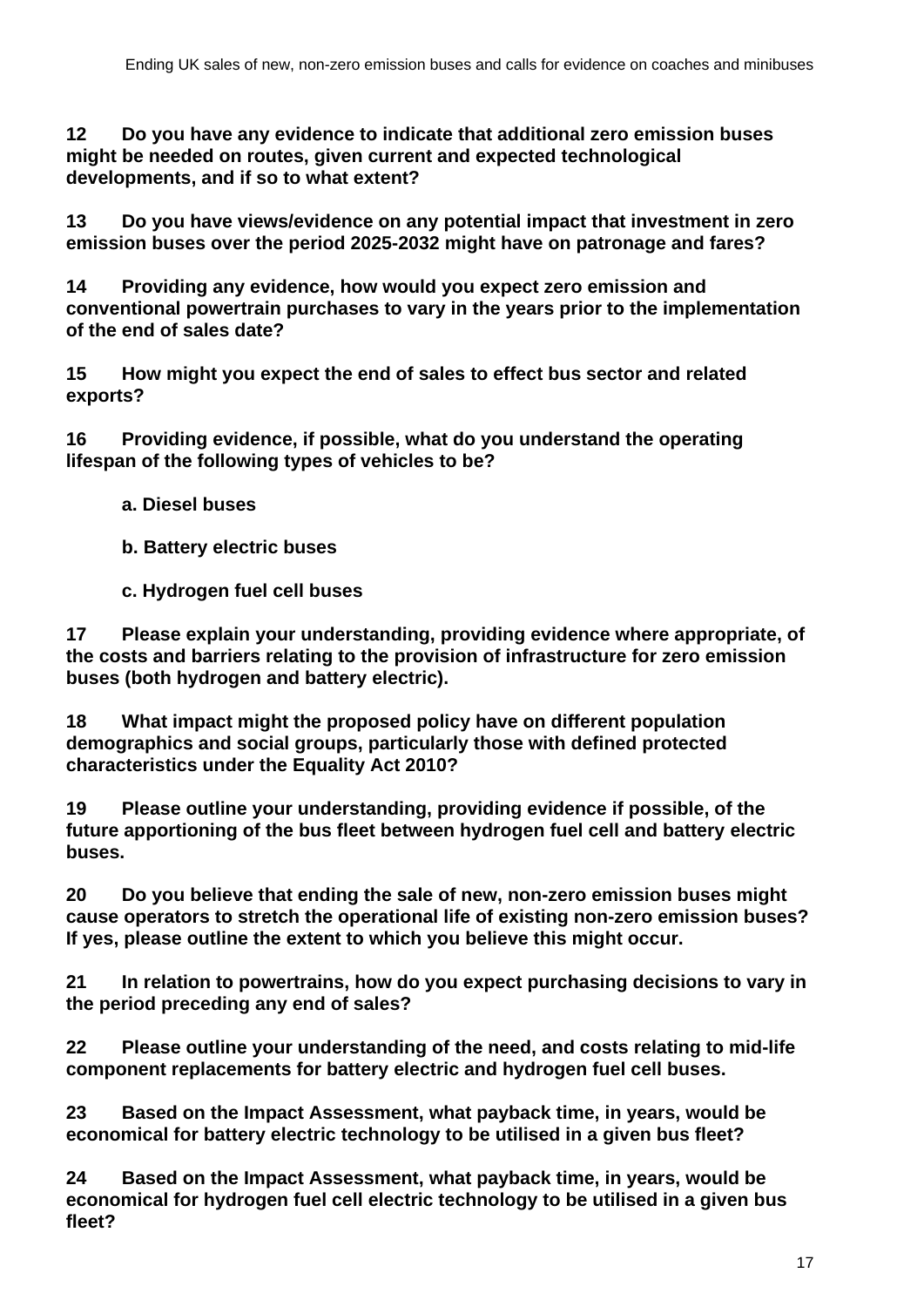### **Any other comments?**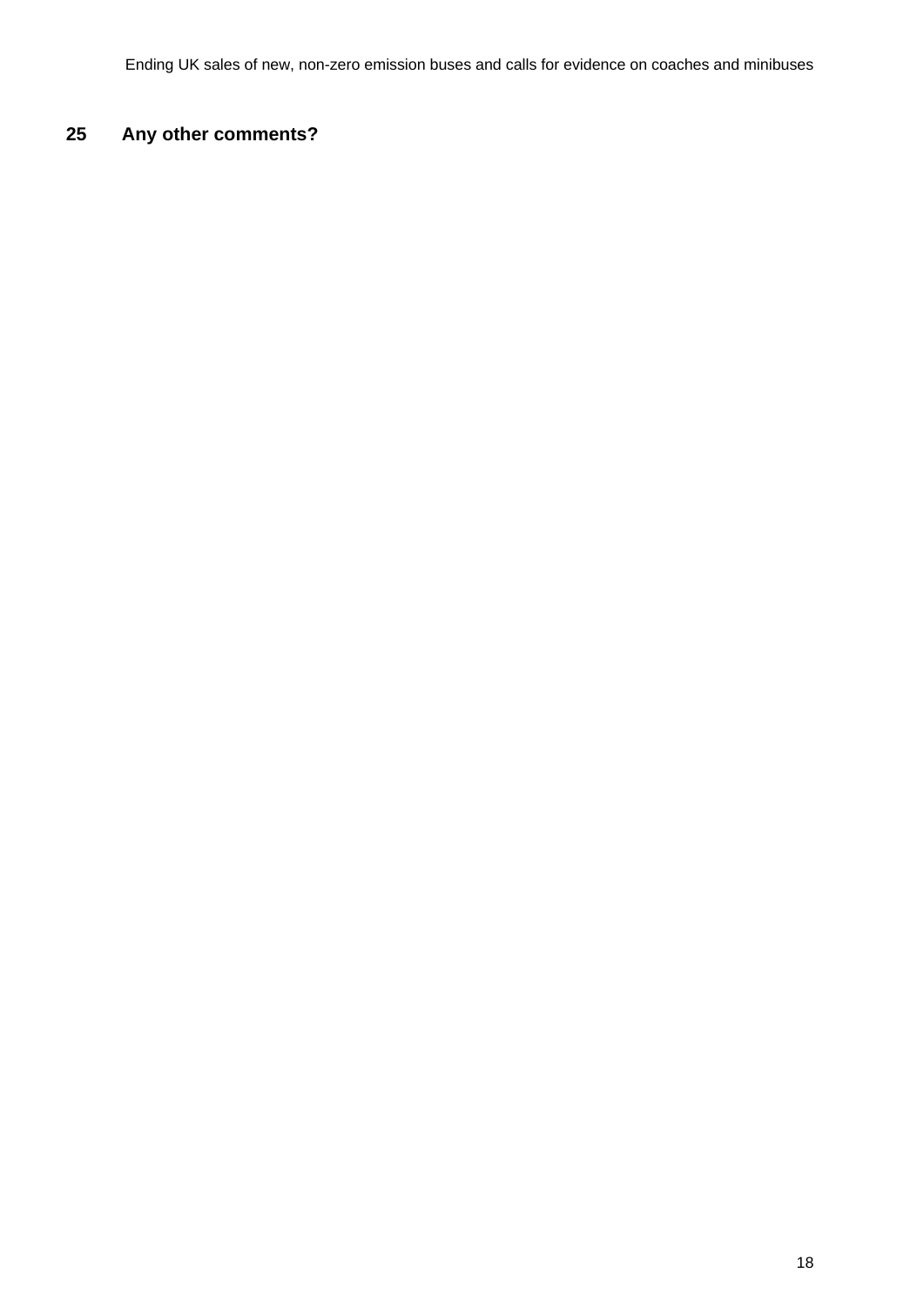## <span id="page-18-0"></span>How to respond

The consultation period began on 26 March 2022 and will run until 21 May 2022. Please ensure that your response reaches us before the closing date. If you would like further copies of this consultation document, it can be found at <https://www.gov.uk/dft#consultations> or you can contact [buses@dft.gov.uk](mailto:buses@dft.gov.uk) if you need alternative formats (Braille, audio CD, etc.).

Please send consultation responses to:

Bus, coach and minibus phase out consultation

Zero Emission Bus and Coach Policy

3rd floor

Great Minster House

33 Horseferry Road

London

SW1P 4DR

When responding, please state whether you are responding as an individual or representing the views of an organisation. If responding on behalf of a larger organisation, please make it clear who the organisation represents and, where applicable, how the views of members were assembled.

There will be alternative consultation events following publication. If you would be interested in attending these events, please contact [buses@dft.gov.uk](mailto:buses@dft.gov.uk)

If you have any suggestions of others who may wish to be involved in this process, please contact us.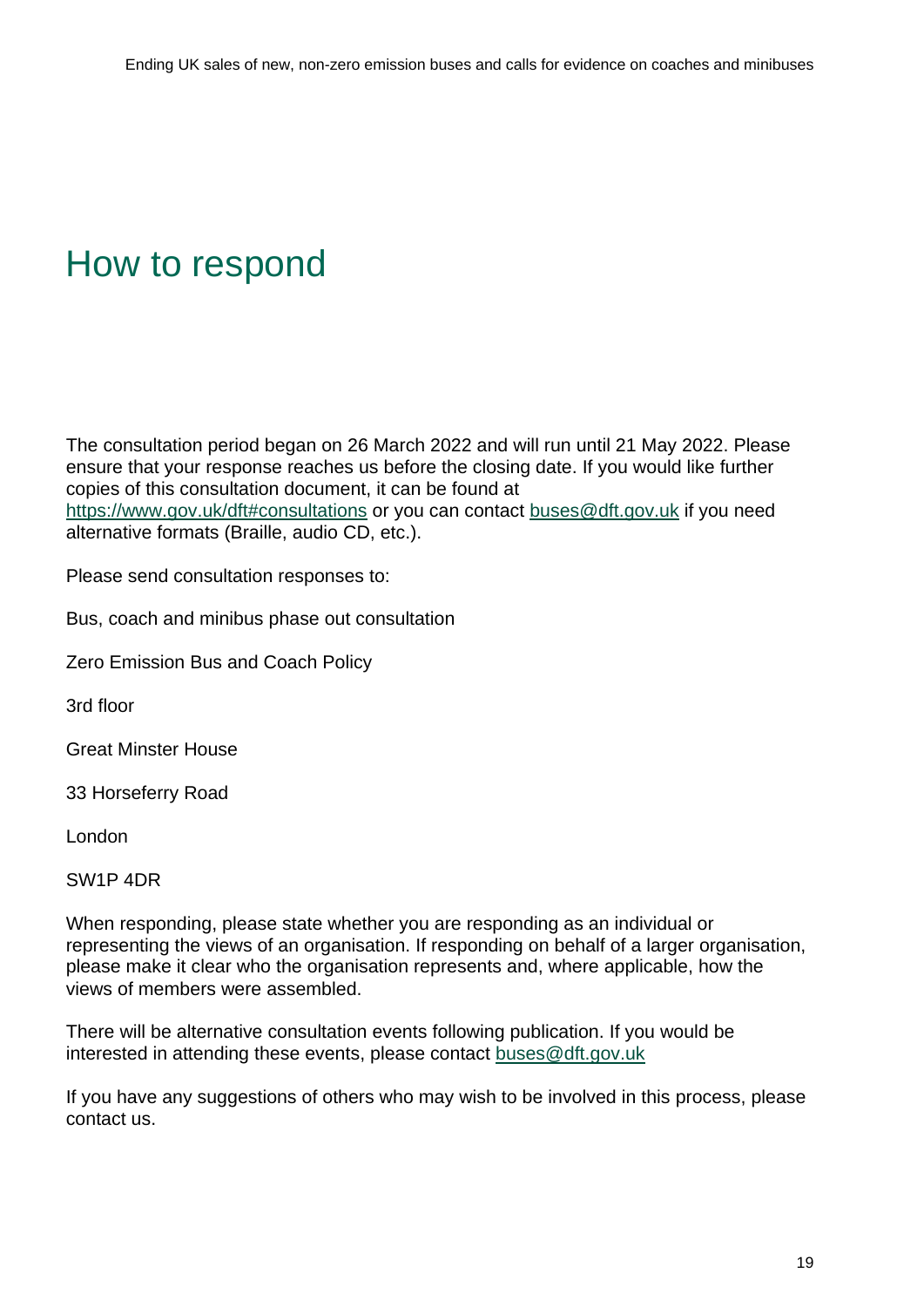## <span id="page-19-0"></span>**Freedom of Information**

Information provided in response to this consultation, including personal information, may be subject to publication or disclosure in accordance with the Freedom of Information Act 2000 (FOIA) or the Environmental Information Regulations 2004.

If you want information that you provide to be treated as confidential, please be aware that, under the FOIA, there is a statutory Code of Practice with which public authorities must comply and which deals, amongst other things, with obligations of confidence.

In view of this it would be helpful if you could explain to us why you regard the information you have provided as confidential. If we receive a request for disclosure of the information, we will take full account of your explanation, but we cannot give an assurance that confidentiality can be maintained in all circumstances. An automatic confidentiality disclaimer generated by your IT system will not, of itself, be regarded as binding on the Department.

The Department will process your personal data in accordance with the Data Protection Act (DPA) and in the majority of circumstances this will mean that your personal data will not be disclosed to third parties.

#### **Data Protection**

The Department for Transport (DfT) is carrying out this consultation to gather evidence on the ending of sale of non-zero emission buses in the UK. This consultation and the processing of personal data that it entails is necessary for the exercise of our functions as a government department. If your answers contain any information that allows you to be identified, DfT will, under data protection law, be the Controller for this information.

As part of this consultation we're asking for your name and email address. This is in case we need to ask you follow-up questions about any of your responses. You do not have to give us this personal information. If you do provide it, we will use it only for the purpose of asking follow-up questions.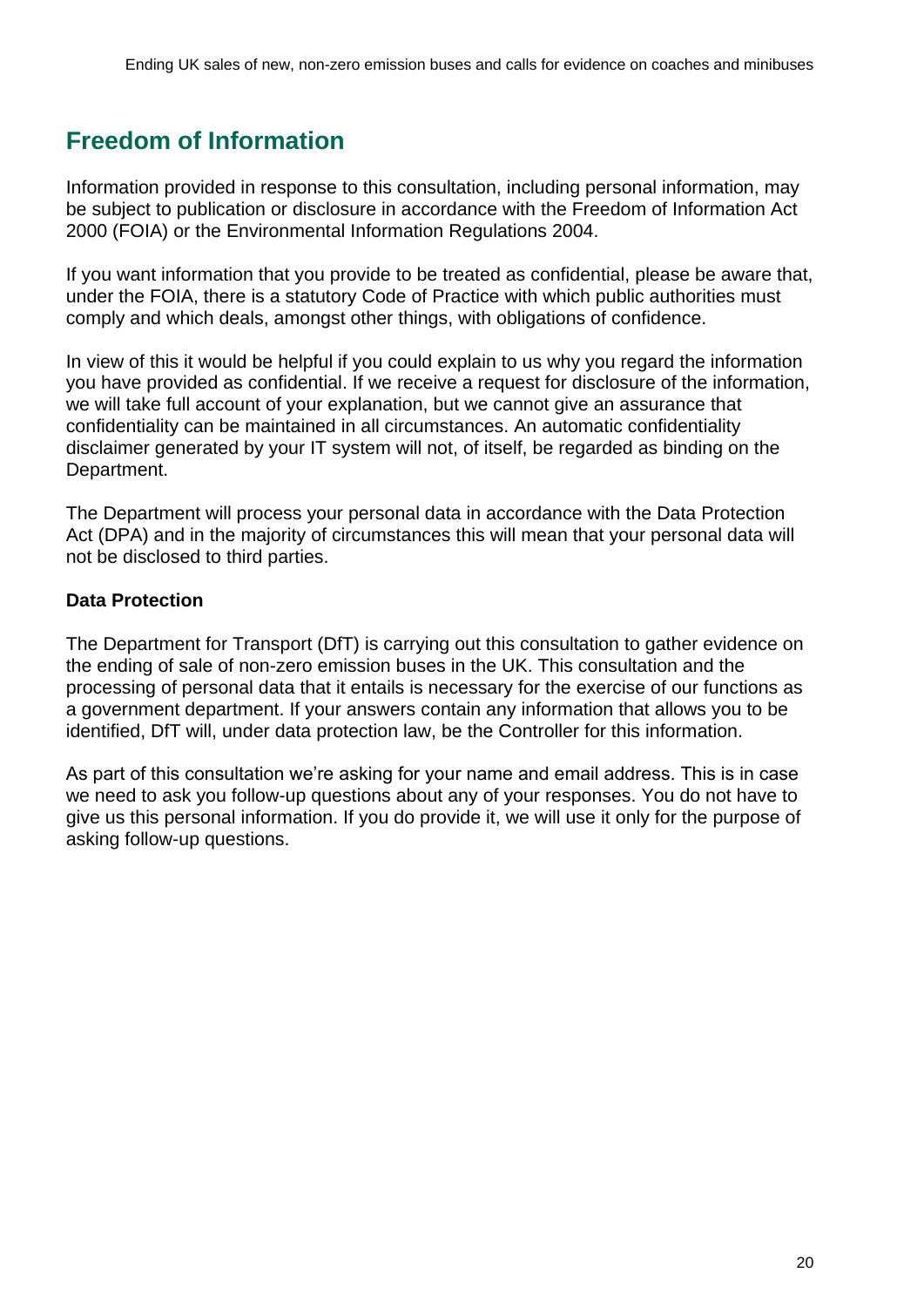## <span id="page-20-0"></span>What will happen next

A summary of responses, including the next steps, will be published within three months of the consultation closing on gov.uk. Paper copies will be available on request.

If you have questions about this consultation please contact:

Zero Emission Bus and Coach Policy

3rd floor

Great Minster House

33 Horseferry Road

London

SW1P 4DR

Further background information can be found at <https://www.gov.uk/government/consultations/ending-the-sale-of-new-diesel-buses>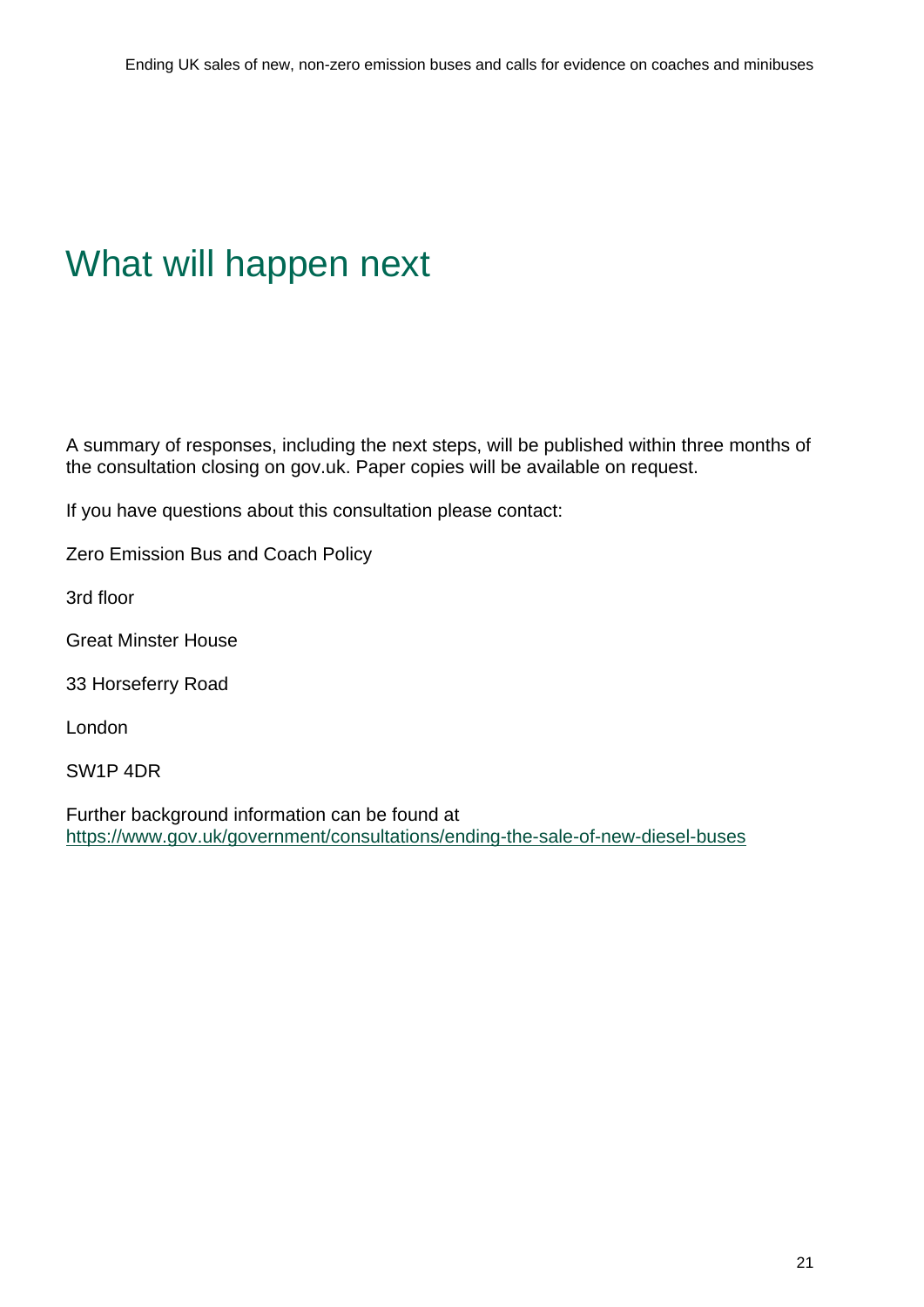## <span id="page-21-0"></span>Annex A: Impact assessment

- A.1 When responding to the consultation, please comment on the analysis of costs and benefits, giving supporting evidence wherever possible.
- A.2 Please also suggest any alternative methods for reaching the objective and highlight any possible unintended consequences of the policy, and practical enforcement or implementation issues.

The Impact Assessment is published as a separate document, alongside this consultation.